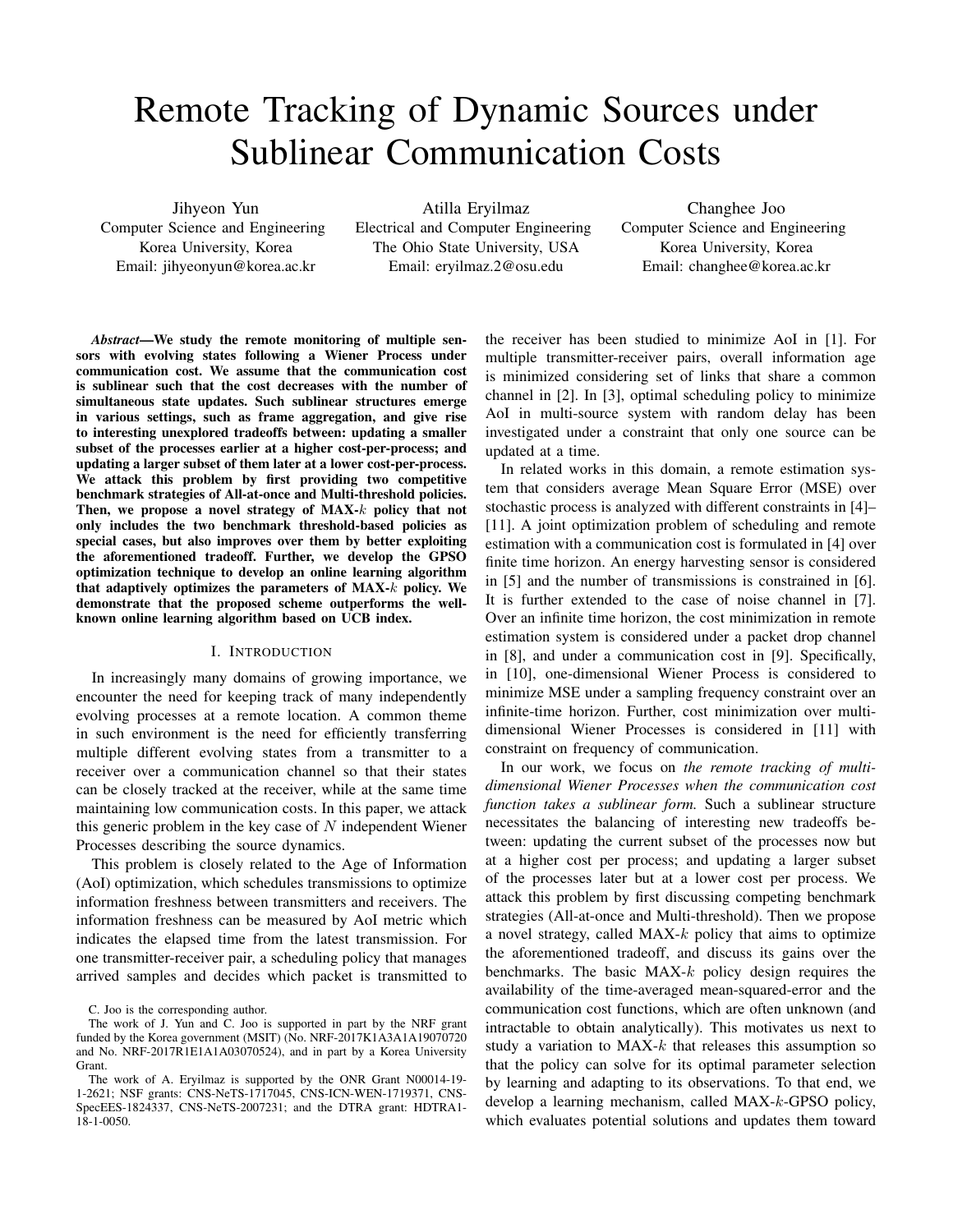the optimal solution. We demonstrate that this new policy can converge significantly faster than its UCB-based counterpart.

The remainder of the paper is organized as follows. The system model is described in Section II. We describe two different threshold-based policies and develop a generalized policy,  $MAX-k$ , and empirically observe their performance in Section III. Then, the algorithm to optimize parameters in MAX-k policy, MAX-k-GPSO, is developed in Section IV. In Section V, we evaluate the performance of MAX-k-GPSO and compare it with its UCB-based counterpart through simulations. Finally, in Section VI, we summarize our contributions.

#### II. SYSTEM MODEL

We consider a remote estimation system with  $N$  sensors with randomly evolving states at a node that a remote receiver wants to track. The value of each sensor follows an i.i.d Wiener Process. The transmitter has access to sensor state values and sends them to the receiver through a communication channel at a cost(defined below).

The transmitter can decide *when* and *of which sensors* it sends the state value to the receiver. Using the most recently received value for each sensor  $i$ , the receiver tracks all  $N$ states. Associated with the updates, there are two different types of system cost. One is the estimation cost due to stale sensor values, and the other is the update cost due to transmissions. Our goal is to minimize the total average system cost given that the transmission cost is a nonlinear function of the number of simultaneous updates, which is the case for many scenarios (as will be discussed).

We now formally describe our problem in the following. Let  $X_1(t), X_2(t), \cdots, X_N(t)$  be independent standard Wiener Processes evolving in continuous time, where  $X_i(t)$  is the true state value of sensor i at time t. Let  $u_t^i \in \{0, 1\}$  denote the decision variable for the transmitter to update the receiver with the state of sensor *i* at time *t*: if  $u_t^i = 1$ , the transmitter sends  $X_i(t)$  to the receiver, and if  $u_t^i = 0$ , it does not. Multiple sensor values can be updated simultaneously. Let  $n_t$  denote the number of sensor values transmitted at time t, i.e.,  $n_t =$  $\sum_{i=1}^{N} u_t^i$ . Let  $\hat{X}_i(t)$  denote an estimated value for  $X_i(t)$  at the receiver, which evolves as

$$
\hat{X}_i(t) = \begin{cases} X_i(t), & \text{if } u_t^i = 1, \\ X_i(t'), & \text{if } u_t^i = 0, \end{cases}
$$

where  $t'$  be the time of the latest update for sensor i. We assume  $\hat{X}_i(0) = 0$ . The estimation cost reflects information staleness through the estimation error, which is defined as  $\mathcal{E}_i(t) = X_i(t) - \hat{X}_i(t)$ . We use the squared error sum for the estimation cost at time t as  $\sum_i \mathcal{E}_i^2(t)$ . It can be reduced by frequently updating the sensor values, which, however, incurs a competing cost of transmission. In particular, we consider a transmission cost function that is sublinear in the number of transmitted sensor values. Theoretically, this is supported by the information theoretic foundation that encoding more information into the transmission increases the coding rate (since the codeblock length increases). Practically, this is supported by the fact that sending multiple updates at once allow the use of less overhead in each transmission (for synchronization, probing, channel estimation, etc.). Accordingly, we model the sublinear transmission cost as

$$
f(n_t) = \bar{c} \cdot (n_t)^{\alpha} \cdot \delta(t), \qquad (1)
$$

where  $\bar{c} > 0$  and  $0 < \alpha \le 1$  are some constants, and  $\delta(t)$  is the impulse function. We set zero cost for no update  $f(0) = 0$ .

Our objective is to minimize the expected average system  $\cos t \, R$  that combines both the estimation cost and the transmission cost, defined as

$$
R = \lim_{T \to \infty} \mathbb{E}\left[\frac{1}{T} \int_{t=0}^{T} \left(\sum_{i=1}^{N} \mathcal{E}_i^2(t) + f(n_t)\right) dt\right].
$$
 (2)

Similar, but different, problems have been addressed in the literature. It is shown that a threshold policy achieves the optimal performance in different one-dimensional stochastic processes [4]–[10]. In the multi-dimensional case, a threshold policy is shown to be optimal when it samples multiple Wiener Processes all together [11]. From earlier results, we are motivated to define and optimize our solution in a broader class of threshold policies that accommodates the above cases but also extends them to improve the performance in our generic setting. Our formulation differs from the previous works in that we consider the unexplored case of sublinear form of the transmission cost, which is of important in practice and also generates interesting new characteristics in the design.

#### III. BENCHMARK THRESHOLD-BASED POLICIES

We first consider two threshold policies that appeared in the literature. Then, we generalize them with a parameter, which makes the two policies are extreme cases. We show that neither extreme policy is optimal with transmission cost (1). For ease of explanation, we introduce a notion of *predicted estimation error*  $\tilde{\mathcal{E}}_i(t)$ , which is the predicted error before the transmitter makes a decision, assuming that it does not update the value of sensor *i* at time *t*, i.e.,  $\tilde{\bar{\mathcal{E}}}_i(t) = X_i(t) - X_i(t')$ .

#### *A. All-at-once policy [11]*

All-at-once policy that appeared in [11] updates all sensor values simultaneously when the transmitter updates the receiver, i.e., it has the restriction of  $n_t \in \{0, N\}$ . It has been shown in [11] that an optimal policy makes an update decision only if  $\sqrt{\sum_i \tilde{\mathcal{E}}_i(t)^2} \ge \gamma^{all}$  with  $\gamma^{all} = \sqrt[4]{2(N+2)f(N)}$ . Under the policy, the optimal average cost denoted by  $R^{all}$ can be obtained as  $R^{all} = \sqrt{\frac{2N^2 f(N)}{N+2}}$ .

# *B. Multi-threshold policy*

Another natural extreme policy that we consider is Multithreshold policy, under which an update decision for each sensor is determined independently of the others. In Multithreshold policy,  $u_t^i = 1$  when  $|\dot{\tilde{\mathcal{E}}}_i(t)| \geq \gamma^{mul}$ . Otherwise,  $u_t^i = 0$ . In this case, clearly the optimal policy for the single sensor is of threshold type, and its behavior has been well studied in [10]. We have the optimal average cost under Multithreshold policy, which is denoted by  $R^{mul}$ , as  $R^{mul}$  =  $\frac{\sqrt{6}}{3} \sum_{i=1}^{N} \sqrt{f(1)}$  with optimal threshold  $\gamma^{mul} = \sqrt[4]{6f(1)}$ .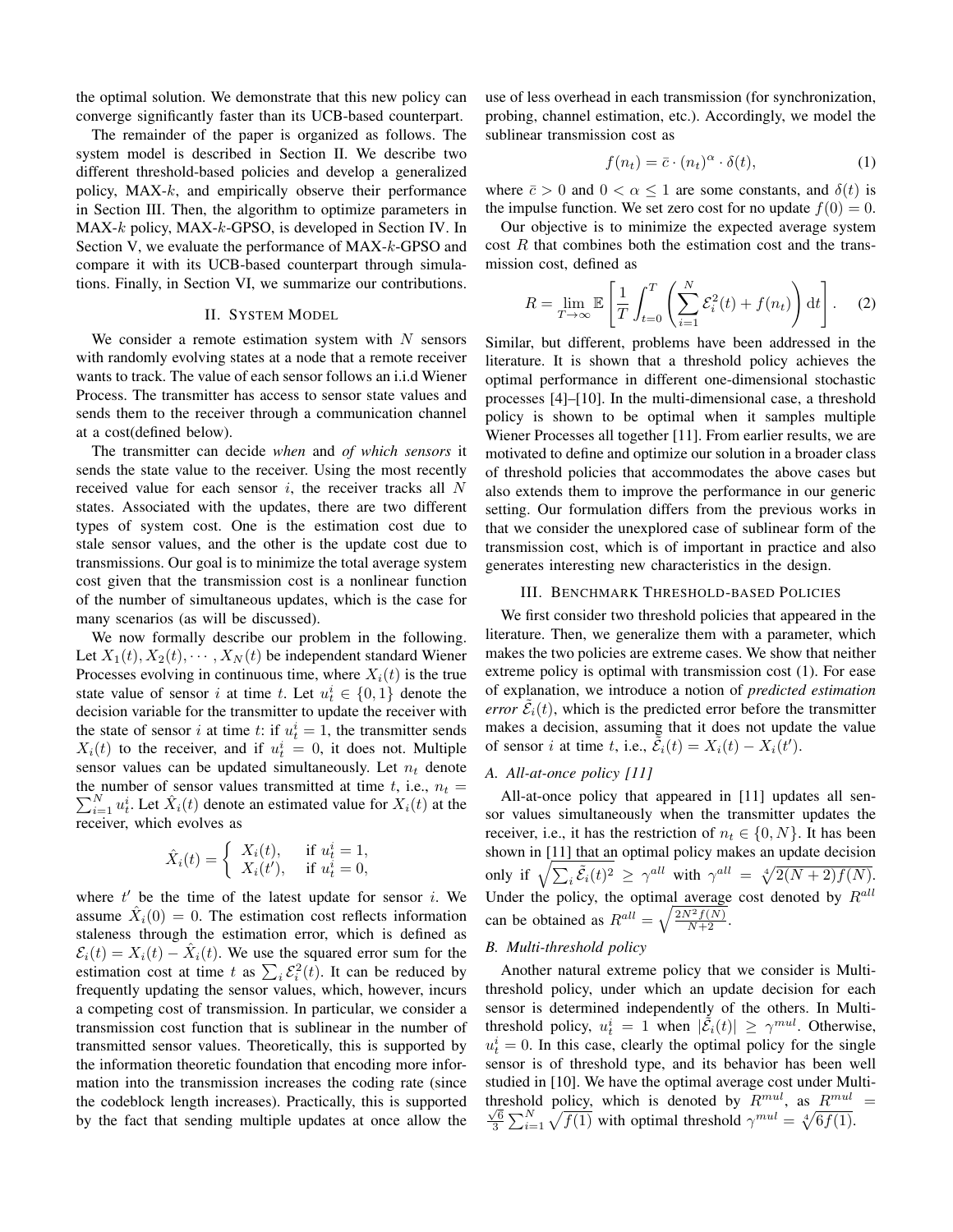Comparing the two costs of  $R^{all}$  and  $R^{mul}$  along with (1), All-at-once policy has a lower cost when  $\alpha < \log_N \frac{N+2}{3}$ . Note that All-at-once policy is restricted in its updates and thus it would have higher estimation cost than Multi-threshold policy. Despite the handicap, it can achieve overall better performance if the benefit of simultaneous updates is large (i.e., when  $\alpha$  is small). This observation motivates us to investigate the trade-off between the estimation cost and the transmission cost through a generalized version of the two policies.

#### *C. A generalized threshold-based policy: MAX-*k *policy*

We generalize All-at-once policy and Multi-threshold policy as follows. At time t, let  ${\lbrace \pi_t^i \rbrace}_{i=1}^N$  denote the permutation of sources in the order of the largest predicted estimation error first, which means  $\tilde{\mathcal{E}}_{\pi_t^i} \ge \tilde{\mathcal{E}}_{\pi_t^{i+1}}$ . Also, let  $A_t(k)$  denote the first k elements of the permutation, i.e.,  $A_t(k) = \{\pi_t^1, \pi_t^2, \dots, \pi_t^k\}.$ 

*Definition* 1*.* MAX-k policy *is a threshold-based policy that updates* k *out of* N *sensor values as*

$$
u_t^i = \begin{cases} 1, & \text{if } \sqrt{\sum_{j \in A_t(k)} \tilde{\mathcal{E}}_j(t)^2} \ge \gamma \text{ and } i \in A_t(k), \\ 0, & \text{otherwise.} \end{cases}
$$

*The optimal threshold*  $\gamma^{(k)}$  *is defined as the value of*  $\gamma$ *, with which MAX-*k *policy achieves the minimum average cost.*

We note that  $MAX-k$  policy becomes All-at-once policy when  $k = N$ , and Multi-threshold policy when  $k = 1$ , i.e.,  $\gamma^{(N)} = \gamma^{all}$  and  $\gamma^{(1)} = \gamma^{mul}$ . An interesting question is whether this generalization can improve the average cost performance of the other two policies, and if so under what circumstances. It is also of interest to develop methods that can find the optimal k and  $\gamma^{(k)}$  without knowledge of sensor dynamics or transmission cost functions. While we will investigate these questions in the rest of the paper, we first numerically evaluate the performance of MAX-k policy with different transmission cost functions. Interestingly, with a certain cost function, we can minimize the total cost by selecting an appropriate  $k \in \{2, \dots, N-1\}.$ 

We conduct simulations for a system with  $N$  sensors. For All-at-once policy and Multi-threshold policy, we use their optimal threshold levels  $\gamma^{all}$  and  $\gamma^{mul}$ , respectively. For MAX $k$  policy, we empirically find the best-performing integer threshold  $\gamma$  for each  $k \in [N]$  where  $[N] := \{1, 2, \cdots, N\}.$ 

Fig. 1 shows the average cost of  $MAX-k$  policy with different  $\alpha$  when  $N = 7$ . For each  $\alpha$ , the best-performing  $k$  value of MAX- $k$  policy is marked by a cross. Recall that Multi-threshold policy and All-at-once policy is the same as MAX-1 policy and MAX-7 policy, respectively. We highlight that in general, neither Multi-threshold policy nor All-atonce policy is optimal, and MAX- $k$  policy depends on  $\alpha$ , i.e.,  $k = 2$  when  $\alpha = 0.75$ ,  $k = 4$  when  $\alpha = 0.5$ , and  $k = 5$  when  $\alpha = 0.25$ : best-performing k increases to N as  $\alpha$  decreases to 0. All-at-once policy would be the best policy if the transmission cost is irrelevant to the number of simultaneous transmissions, i.e., when  $\alpha = 0$ .



Figure 1. Average cost of  $MAX-k$ policy.

Figure 2. Average cost of three policies with  $\alpha = 0.5$ .

We further compare the performance of the policies with a larger number of sensors. Fig. 2 shows that as the number of sensors increases, the average cost linearly increases under Multi-threshold policy. In contrast, the cost increases sublinearly under All-at-once policy and MAX-k policy. It is expected that  $MAX-k$  policy achieves the lowest average cost, since  $MAX-k$  policy is a generalization of the others. Nevertheless, we highlight that the performance gap enlarges as the number of sensors increases.

## IV. OPTIMIZING MAX-k POLICY

For the generalized  $MAX-k$  policy, it is essential to find the best-performing  $k$  and the corresponding threshold level  $\gamma^{(k)}$  for the optimal performance. Let  $k^*$  and  $\gamma^{(k^*)}$  denote the best-performing  $k$  and the corresponding optimal threshold, respectively. Unfortunately, it is not tractable to find an analytical solution to this problem due to the complex and highly coupled dynamics that exist in the system evolution. Moreover, we are interested in finding the solution without knowledge of the transmission cost function or the statistics of the Wiener Processes. This motivates us to approach the problem as an online learning problem for  $(k^*, \gamma^{(k^*)})$ , where  $k^* \in [N]$ .

In our scenarios, there is a certain structure of average cost function. For example, we empirically observed that for a fixed k, if  $\gamma' < \gamma'' \leq \gamma^{(k)}$ , then the average cost of  $(k, \gamma')$  is higher than the average cost of  $(k, \gamma'')$ . This implies that we may develop learning mechanisms faster if we use the underlying structure of the cost function. In our setup, however, the structure of the cost function is not explicitly known. Moreover, the space  $(k, \gamma)$  over which we must find the optimal parameter is a mixed (discrete, continuous) space. These characteristics prevent us from using existing approaches. In the next section, we investigate a novel learning strategy that employs multiple points to search the space.

#### *A. MAX-*k *policy optimization with GPSO*

Assuming that the underlying average cost function is smooth, we employ the Particle Swarm Optimization (PSO) technique [12]. The PSO method is a population-based optimization method. It maintains a population of particles which are constitutive of a swarm where each particle represents a potential solution. Each particle moves around the search space, guided by two positions: the best position among the visits of the particle itself, and the best position among the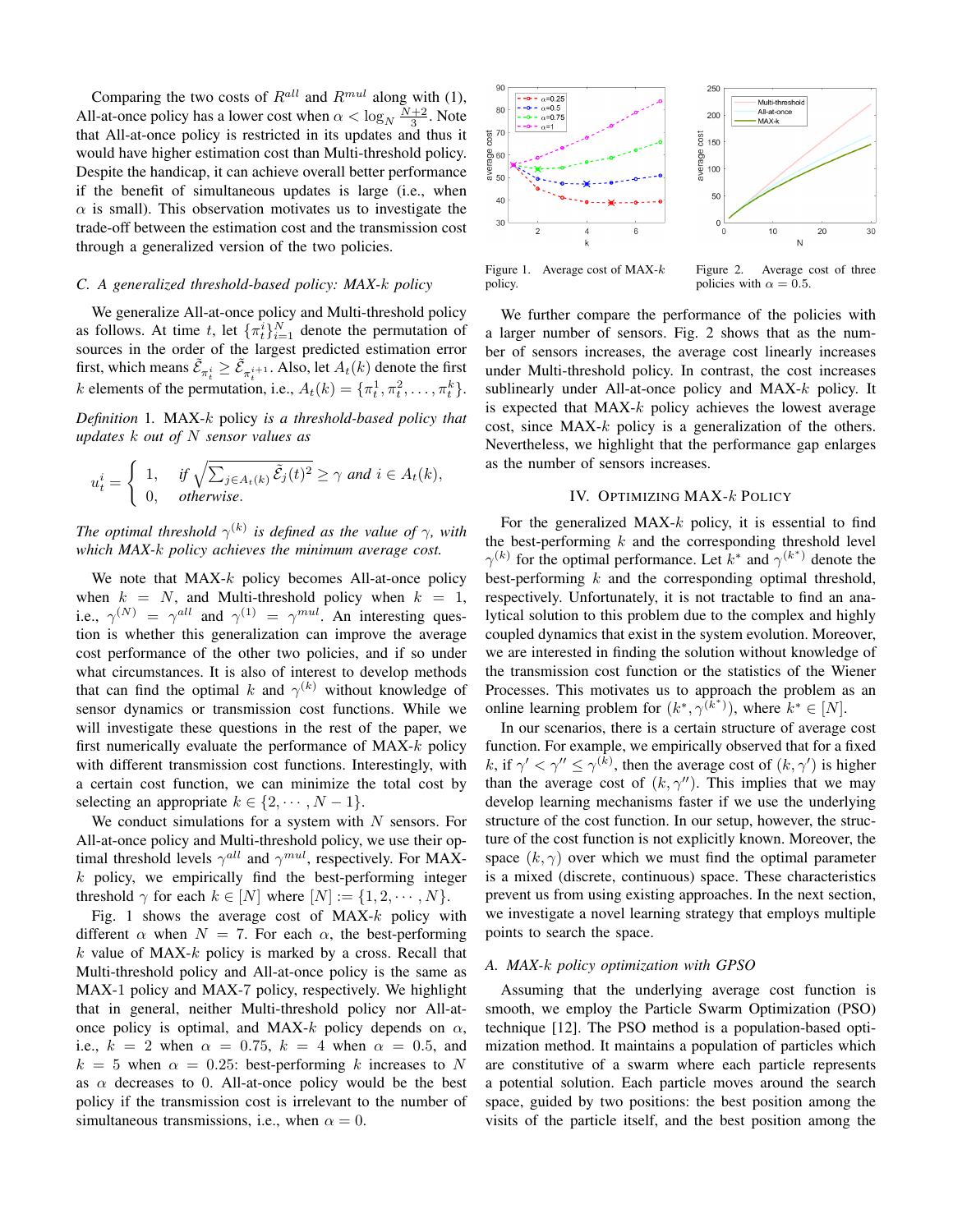visits of all particles. Repeating the guided movements in this manner allows the swarm of particles to pursue an optimal solution as a group. PSO has several attractive features: (i) it is easy to implement, (ii) it needs no gradient information of the objective function, and (iii) it allows real-value parameters. Despite these advantages, the original PSO method cannot be directly applied to our problem of finding  $(k^*, \gamma^{(k^*)})$ , since PSO is designed for deterministic objective functions. In our problem, the average cost function is stochastic, in the sense that for given  $(k, \gamma)$ , the cost is randomly drawn from some unknown fixed distribution. To this end, we modify the PSO algorithm to incorporate it with MAX-k policy.

We consider a bounded search space of integer  $k$  and real value  $\gamma$ , where particles move around. We partition the search space into a grid of small pieces called *cell*s, and collect the statistics for each cell according to the particles' visits to the cell. This cell level integration intends to approximate the statistical value of our stochastic objective function with the real-number search space. The particles' movement that incurs their visits to a cell (except the cell level integration) is the same as that of the original PSO. We denote this modified PSO as Grid-PSO (GPSO), and combine it with  $MAX-k$  policy, denoted by MAX-k-GPSO. Detailed operations are shown in Algorithm 1 and described as follows.

We divide the time horizon into rounds, where a round is the time interval in which total  $U$  sensor updates occur under MAX-k policy. At the end of each round, we update all the sensors and reset the estimation error to 0, which incurs additional communication cost by replacing update cost  $f(k)$ with  $f(N)$  for the last update in the round. For MAX-k policy, this additional cost is unavoidable for practical online learning algorithm. However, it becomes negligible for a reasonably long round, e.g.,  $U = N^2$ , which roughly corresponds to N updates for each sensor. Let  $\Delta$  be the length of a round (random variable) and  $\hat{r}$  be the average cost during the round, i.e.,

$$
\hat{r} = \frac{1}{\Delta} \int_{\Delta} \left( \sum_{i=1}^{N} \mathcal{E}_i^2(t) + f(n_t) \right) dt.
$$
 (3)

We consider the two-dimensional search space  $(k, \gamma)$  with  $k \in [N]$  and real-valued  $\gamma \in [\gamma^{mul}, \gamma^{all}]$ . Note that we have a bounded range  $[\gamma^{mul}, \gamma^{all}]$  for  $\gamma^{(k^*)}$  since  $\gamma^{(k^*)}$  increases as  $k^*$  increases. We divide it into a grid with cells, by partitioning the range of  $\gamma$  into M intervals denoted by  $\mathcal{I} = \{I_m\}_{m=1}^M$ , each of which centered at  $\{\gamma_m\}_{m=1}^M$  with  $M < \infty$ . There are total  $N \times M$  cells, where each cell c includes an integer  $k_c$ (for k) and a range  $[\gamma_c, \overline{\gamma}_c) \in \mathcal{I}$  (for  $\gamma$ ). Let C be the set of cells. We define function  $h : [N] \times \mathbb{R} \rightarrow C$  that maps a position  $(k, \gamma)$  to cell c with  $k = k_c$  and  $\gamma \in [\gamma_c, \overline{\gamma}_c)$ . Also, we define function  $g: C \to \mathbb{R}$  that maps cell c to the average cost over the cell, i.e.,  $g(c) = \mathbb{E}_c[R]$ , where the expectation is over  $\gamma \in [\gamma_c, \overline{\gamma}_c)$ . Our goal is to identify the cell  $c^*$  that minimizes  $g(c)$ , assuming that  $g(c^*)$  is close to the average cost under MAX-k policy with  $(k^*, \gamma^{(k^*)})$ . For a given c, the function  $q(c)$  is unknown. Thus, we use empirical mean incurred by particles' visits to a cell. Let  $\tilde{g}(c)$  denote the empirical mean of average costs, each of which is generated by a particle's

# Algorithm 1 MAX-k-GPSO policy

**Input:**  $p_1$ ,  $p_2$ ,  $w$ ,  $U$ , swarm size  $|S|$ , set of cells C

- 1: Create a swarm of size  $|S|$
- 2: For all  $s \in S$ , initialize  $x_s$  and  $v_s \leftarrow 0$
- 3: while stopping condition is not true do
- 4: for each  $s \in S$  do
- 5:  $\mathbf{x}_s \leftarrow \mathbf{x}_s + \mathbf{v}_s$
- 6:  $x_{s1} \leftarrow |0.5 + x_{s1}|$
- 7: Update sensors under MAX- $k$  policy with  $x_s$  by U times, and obtain  $\hat{r}$

8: 
$$
V^h(\mathbf{x}_s) \leftarrow V^h(\mathbf{x}_s) + 1
$$
  
0:  $\tilde{\sigma}^h(\mathbf{x}) \leftarrow \tilde{\sigma}^h(\mathbf{x}) (1 - 1) + \tilde{r}$ 

9: 
$$
\tilde{g}^h(\mathbf{x}_s) \leftarrow \tilde{g}^h(\mathbf{x}_s)(1 - \frac{1}{V^h(\mathbf{x}_s)}) + \frac{\hat{r}}{V^h(\mathbf{x}_s)}
$$

10: if 
$$
\tilde{g}^h(\mathbf{x}_s) < \tilde{g}^h(\mathbf{y}_s)
$$
 then

11:  $\mathbf{y}_s \leftarrow \mathbf{x}_s$ 

```
12: end if
```
13: end for

 $14:$ \* ←  $\argmin_s \{ \tilde{g}^h(\mathbf{y}_s) \}$ , and  $\hat{\mathbf{y}} \leftarrow \mathbf{y}_{s^*}$ 

- 15: Calculate  $\rho$  using (5)
- 16: **for**  $d \in \{1, 2\}$  **do**
- 17: Draw  $e_3$  uniformly at random in range  $(0, 1)$

$$
v_{s*d} \leftarrow -x_{s*d} + \hat{y}_d + w v_{s*d} + \rho(1 - 2e_3)
$$

19: end for

 $18:$ 

- 20: **for** all  $s \in S \setminus \{s^*\}$  and  $d \in \{1,2\}$  **do**
- 21: Draw  $e_1, e_2$  uniformly at random in range  $(0, 1)$

```
22: v_{sd} \leftarrow w v_{sd} + p_1 e_1 [y_{sd} - x_{sd}] + p_2 e_2 [\hat{y}_d - x_{sd}]
```
23: end for

- 24: end while 25: return  $\hat{y}$
- 

visit to cell  $c$ .

Let  $S$  be the set of particles in the swarm. Each particle  $s \in S$  has position  $x_s = (x_{s1}, x_{s2})$  with  $x_{s1} \in [N]$  and  $x_{s2} \in [\gamma^{mul}, \gamma^{all}]$ . Suppose that the initial location of each particle is determined. For a particle s located at  $x_s$ , we set  $(k, \gamma) = (x_{s1}, x_{s2})$ , and run one round of U updates under MAX-k policy starting from  $\mathcal{E}_i(t) = 0$  for all sensor i's. This procedure is called as the *evaluation of position*  $x_s$ . For the round, an average cost can be computed as (3). We repeat the evaluation of each particle's position  $x_s$  for all  $s \in S$ .

Then, we compute the empirical mean of average cost of each cell as follows. Let  $x^j$  be the position of the particle that is chosen at round j and  $\hat{r}_j$  be the corresponding empirical average cost obtained at the end of round. Let  $V_J(c)$  denote the number of visits of any particles to cell  $c$  up to round  $J$ , i.e.,

$$
V_J(c) = \sum_{j=1}^J \mathbb{I}_{\{h(\mathbf{x}^j) = c\}},
$$

where  $\mathbb{I}_{\{A\}}$  is an indicator function of event A;  $\mathbb{I}_{\{A\}} = 1$  if A is true and 0 otherwise. Initially,  $V_0(c) = 0$  for all c. The empirical mean  $\tilde{g}_J(c)$  for cell c after round J is given as

$$
\tilde{g}_J(c) = \frac{1}{V_J(c)} \sum_{j=1}^J \mathbb{I}_{\{h(\mathbf{x}^j) = c\}} \cdot \hat{r}_j.
$$

We set  $\tilde{g}_J(c) = 0$  if  $V_J(c) = 0$ . We also define composite functions  $V_j^h(\mathbf{x}) = V_j(h(\mathbf{x}))$  and  $\tilde{g}_j^h(\mathbf{x}) = \tilde{g}_j(h(\mathbf{x}))$ , that maps location  $x$  to the number of visits and the empirical mean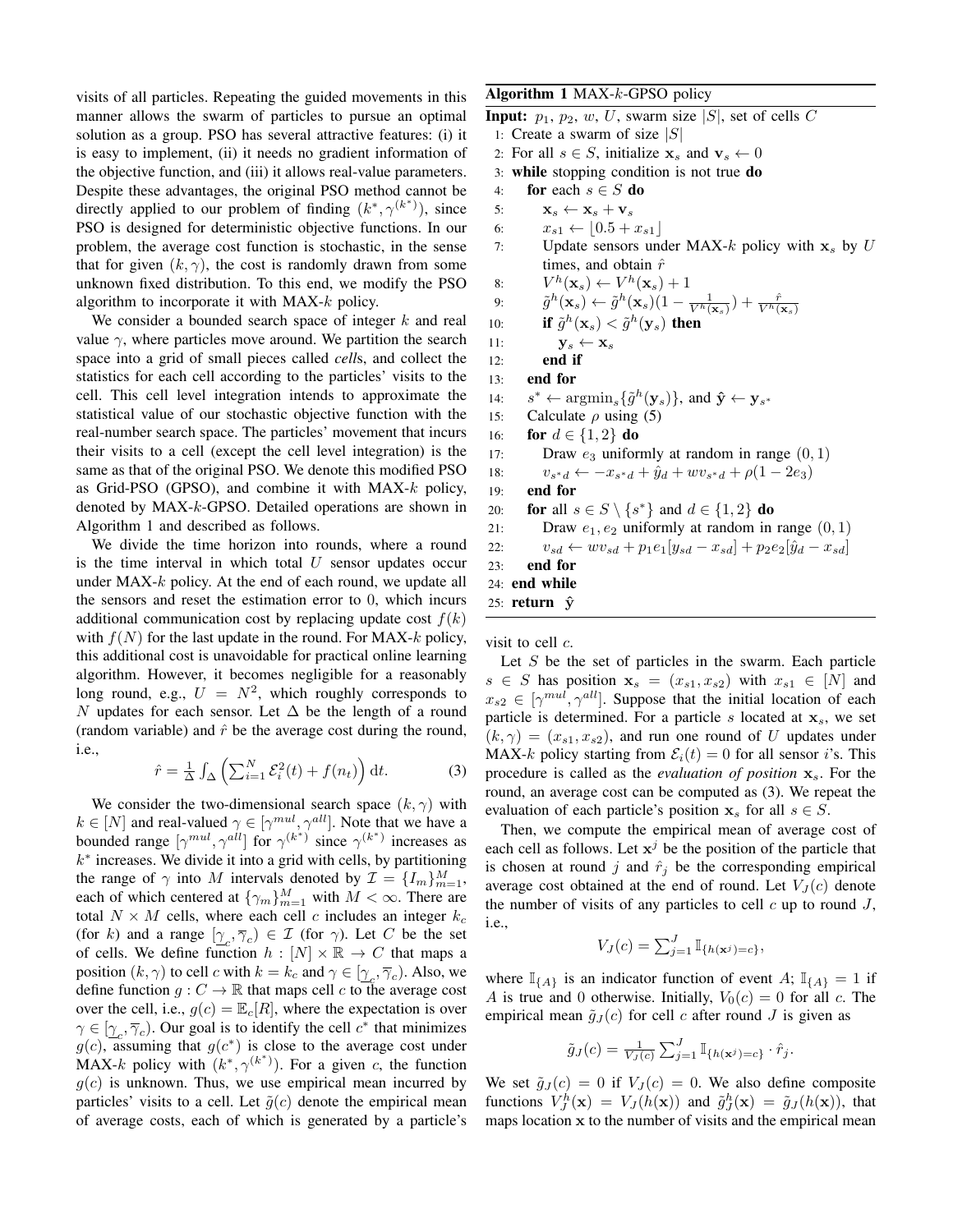of average cost of the cell that x belongs to, respectively. For brevity, we omit subscript J.

We denote a group of  $|S|$  rounds as a phase, in which the position of each particle  $s \in S$  has been evaluated for exactly one round of updates. After phase l, we now make the particles move. Let y<sup>s</sup> denote the *local best position* of particle s based on its visit history, and also let ˆy denote *global best position* of all particles based on all the visit history. They can be formally defined as

$$
\mathbf{y}_s(l) = (y_{s1}, y_{s2}) = \operatorname*{argmin}_{\mathbf{x} \in \{\mathbf{x}_s(l), \mathbf{y}_s(l-1)\}} \tilde{g}^h(\mathbf{x}),
$$

$$
\hat{\mathbf{y}}(l) = (\hat{y}_1, \hat{y}_2) = \operatorname*{argmin}_{\mathbf{x} \in \{\mathbf{y}_s(l)\}_{s \in S}} \tilde{g}^h(\mathbf{x}),
$$

where  $x_s(l)$  is the location of particle s in phase l. These two variables are used to compute the *velocity*  $v_s(l + 1) =$  $(v_{s1}(l+1), v_{s2}(l+1))$  of particle s at phase  $l+1$ , which will be used to calculate new position of particle s as

$$
x_{s1}(l + 1) = \min(x_{s1}(l) + v_{s1}(l + 1)),
$$
  
\n
$$
x_{s2}(l + 1) = x_{s2}(l) + v_{s2}(l + 1),
$$

where  $\text{nint}(a)$  returns the integer closest to a. The velocity is computed separately for each dimension. In our case, for each  $d \in \{1,2\}$ , we have

$$
v_{sd}(l+1) = w \cdot v_{sd}(l) + p_1 \cdot e_1 \cdot [y_{sd}(l) - x_{sd}(l)] + p_2 \cdot e_2 \cdot [\hat{y}_d(l) - x_{sd}(l)], \tag{4}
$$

where inertia weight w and acceleration coefficients  $p_1, p_2$  are constants, and  $e_1$  and  $e_2$  are an independent random variable drawn uniformly in range  $(0, 1)$ . Once new position  $\mathbf{x}_s(l+1)$ is determined for all particle s's, then new phase  $l + 1$  starts from the evaluation of the position for each particle.

The above description is based on the original PSO algorithm, which can be possibly stuck at a suboptimal solution. A remedy has been developed by modifying the movement of the best-performing particle in [13]. We also incorporate it. At each phase  $l$ , let  $s^*$  denote the best-performing particle satisfying  $y_{s*}(l) = \hat{y}(l)$ , and we call s<sup>\*</sup> the *global best particle*. The velocity of particle s<sup>\*</sup> is computed as  $v_{s*d}(l+1) = -x_{s*d}(l) + \hat{y}_d(l) + wv_{s*d}(l) + \rho(l)(1-2e_3)$ , where  $e_3$  is another independent random variable drawn uniformly in range  $(0, 1)$ , and  $\rho(l)$  is determined as

$$
\rho(l+1) = \begin{cases}\n2\rho(l), & \text{if } \mathbf{N}_{succ} > \lambda_s, \\
0.5\rho(l), & \text{if } \mathbf{N}_{fail} > \lambda_f \text{ and } \rho(l) > \rho_{min}, \\
\rho(l), & \text{otherwise,} \n\end{cases}
$$
\n(5)

where  $\rho_{min}, \lambda_s, \lambda_f$  are pre-determined parameters. Letting a 'success' denote the case when  $\tilde{g}^h(\hat{\mathbf{y}}(l + 1)) < \tilde{g}^h(\hat{\mathbf{y}}(l))$ and a 'failure' for the other case,  $N_{succ}$  is the number of phase-consecutive successes and  $N_{fail}$  is the number of phase-consecutive failures. The new velocity makes particle s <sup>∗</sup> moves to a point that is uniformly sampled from a square region with side lengths  $2\rho(l)$  centered around  $\mathbf{\hat{y}}(l) + w\mathbf{v}_{s^*}(l)$ , where the region size depends on the event history of successes and failures. This behavior contributes to the convergence of the algorithm.

#### *B. Convergence of Grid-PSO*

We investigate the convergence of GPSO algorithm toward an optimal solution under an assumption that  $q(c)$  is convex. It has been shown in [14]–[16] that all particles converge to a point  $\hat{y}$  in the search space with appropriate parameters of w,  $p_1$ , and  $p_2$ , i.e.,  $\lim_{l\to\infty} \mathbf{x}_s(l) = \hat{\mathbf{y}}$  for all  $s \in S$ . We show that if the converging point  $\hat{y}$  is not the optimal solution, then the particles can move toward the optimal solution. For given  $\epsilon > 0$ , let  $G_{\epsilon}^*$  be the set of cells whose average cost is  $\epsilon$ -close to the minimum  $g^*$  where  $g^* := \min_c g(c)$ , i.e.,  $G_{\epsilon}^* = \{c \mid g(c) - g^* < \epsilon\}.$ 

*Theorem* 1*. If average cost function* g(c) *is convex, then for any*  $\epsilon > 0$ , the particles converge to an optimal region under *the GPSO algorithm, i.e., with probability* 1*,*

$$
\lim_{l \to \infty} h(\mathbf{x}_s(l)) \in G_{\epsilon}^*, \text{ for all } s \in S.
$$

We omit the proof due to lack of space. The MAX-k-GPSO policy can successfully find the cell in  $G_{\epsilon}^*$  for any  $\epsilon > 0$ under a convex average cost function  $g(c)$  from Theorem 1. By using sufficiently small  $\epsilon > 0$ , it can achieve near-optimal solution. In the following section, we evaluate the performance of MAX-k-GPSO policy and compare it with its UCB-based counterpart.

## V. SIMULATIONS

For the comparison, we introduce another approach of online learning to find the best-performing  $(k, \gamma)$ , which applies a well-known algorithm of UCB [17] for all possible arms  $(k, \gamma)$ . We present this approach that combines MAX-k policy with the UCB algorithm, denoted by MAX-k-UCB. We again partition the range of  $\gamma$  into M intervals of  $\mathcal I$  as before. Otherwise, we have infinite number of arms due to real-valued threshold level  $\gamma$ . We assume  $\gamma \in \{\gamma_m\}_{m=1}^M$  for MAX-k-UCB policy. At the beginning of each round, MAX-k-UCB selects an arm  $(k, \gamma)$  with smallest UCB index and we make U update decisions using  $MAX-k$  policy with these parameters. Then, UCB index for the arm is updated using the resulting average cost. This process continues until a stopping condition is true.

We set up parameters for simulations as follows. For MAXk-GPSO policy, we create a swarm with  $|S|$  number of particles, and set  $|S| = 10 + \lfloor 2\sqrt{D} \rfloor$  where D is the number of dimensions in the search space, according to [18]. In our case of  $D = 2$ , the size of swarm, |S|, becomes 12. We also set inertia weight and acceleration coefficients in (4) as  $w = 0.7298$  and  $p_1 = p_2 = 1.49618$  as in [19]. For the velocity equation of global best particles  $s^*$ , we set  $\rho_{min} = 4\delta$ ,  $\rho(0) = 1, \lambda_s = 5$ , and  $\lambda_f = 5$  in (5). We set parameters  $U = N^2$  and  $N = 7$ , and use the transmission cost function with  $\alpha = 0.5$ , and  $\bar{c} = 100$ .

For MAX-k-GPSO policy, we first observe the convergence of all particles to the optimal solution. Fig. 3 shows the positions of all particles after l-th improvement phase when J is set to be a million and  $M = 1000$ . Initially, the particles are randomly located in the search space as shown in Fig. 3(a) and move toward the optimal solution. Finally, the particles